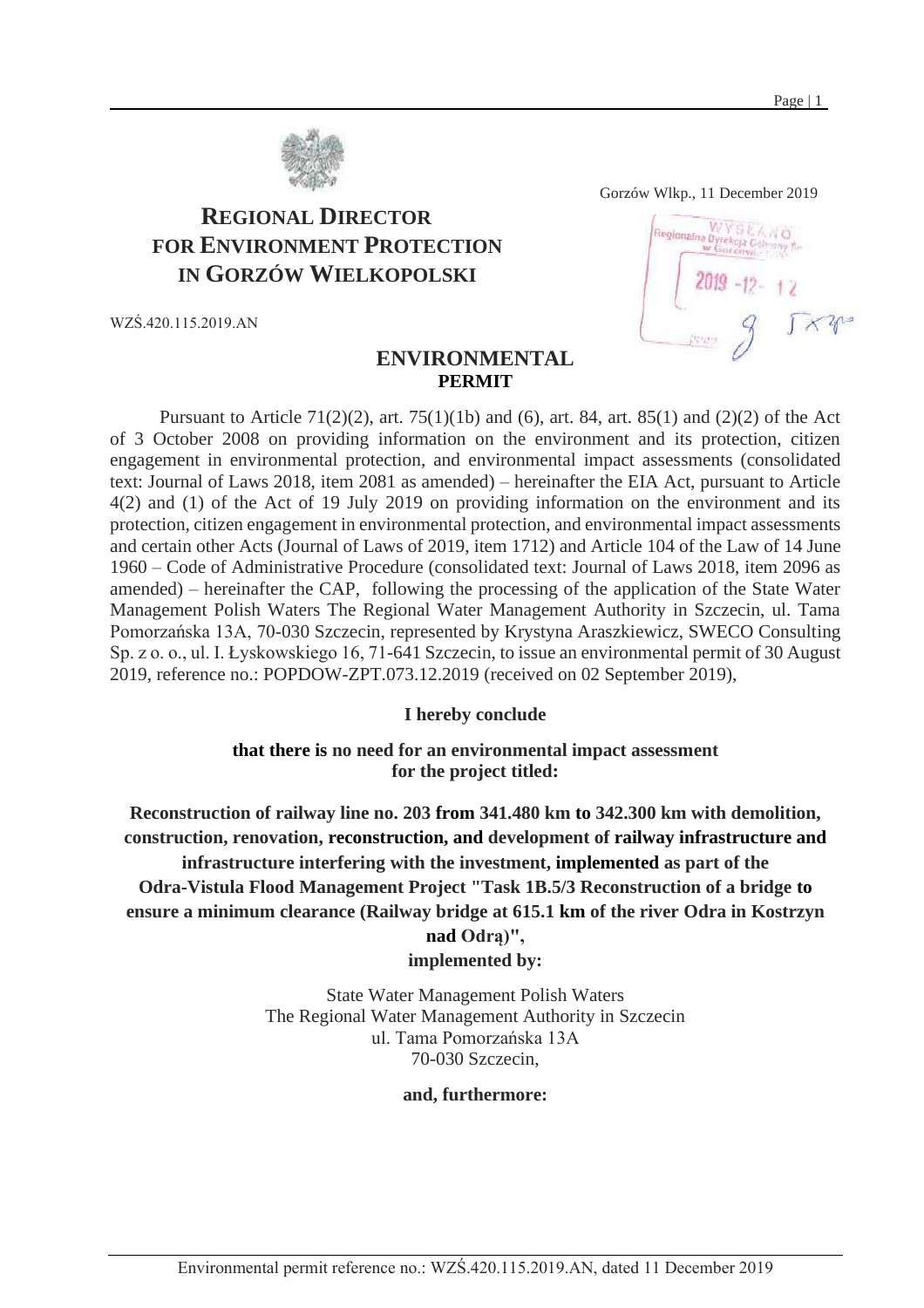# **I. I define the following important requirements for using the environment during the project implementation phase:**

- 1. Before construction works related to the reconstruction of the railway bridge at 341.872 km of the railway line no. 203 over Suchodół begin, a temporary fence should be constructed to section off the construction site adjacent to the patches of habitat with the following codes: 91E0\* - Willow, poplar, alder, and ash riparian forests *(Salicetum albofragilis, Populetum albae, Alnenion glulinoso-incanae,* alder forests on percolating mires) and 3150 - Oxbow lakes and natural eutrophic water reservoirs with communities of *Nympheion, Potamion,* whose patches are located on the south-eastern side of the bridge, to protect them against possible damage.
- 2. In order to prevent amphibians from entering the construction site, it should be fenced off with herpetological fences in places adjacent to water reservoirs.

## **II. I state that the project specifications are defined in attachment 1 to this decision and constitute its integral part.**

# **STATEMENT OF REASONS**

State Water Management Polish Waters The Regional Water Management Authority in Szczecin ul. Tama Pomorzańska 13A, 70-030 Szczecin, represented by Krystyna Araszkiewicz, SWECO Consulting Sp. z o. o., ul. I. Łyskowskiego 16, 71-641 Szczecin, submitted a request of 30 August 2019 reference number: POPDOW-ZPT. 073.12.2019 to the Regional Director for Environment Protection in Gorzów Wielkopolski to issue an environmental permit for the project titled Reconstruction of railway line no. 203 from 341.480 km to 342.300 km with demolition, construction, renovation, reconstruction, and development of railway infrastructure and infrastructure interfering with the investment, implemented as part of the Odra-Vistula Flood Management Project "Task IB.5/3 Reconstruction of a bridge to ensure a minimum clearance (Railway bridge at 615.1 km of the river Odra in Kostrzyn nad Odrą)", with the following attachments:

- the Project Information Sheet (hereinafter PIS), including its electronic copies,
- a cadastral map,
- a map with the project impact area marked,
- excerpts from the land register,
- power of attorney to act on behalf of the investor,
- proof of payment of stamp duty.

The project that is the subject of the request to issue an environmental permit will consist in the reconstruction of railway line no. 203 Tczew-Kostrzyn from 341.480 to 342.300 km, along with the demolition, construction, renovation, reconstruction, and expansion of railway infrastructure and infrastructure interfering with the investment. The project is directly related to the investment carried out by the manager of the German railway line no. 6078 titled "Demolition of the existing bridges and construction of new bridges on the river Odra and its bypass channel along railway line no. 6078 (number of the railway line on the German side) and railway line no. 203 (number of the railway line on the Polish side)." Raising the gradeline of the railway tracks on the planned border bridge at 615.1 km of the river Odra, which is the result of increasing the bridge clearance above the high navigable water (HNW) level to class Va, i.e. 5.25 m, resulted in a need to adjust the height of track gradeline at the point where it approaches the bridge in Poland. Raising the gradeline affected the scope of the planned reconstruction.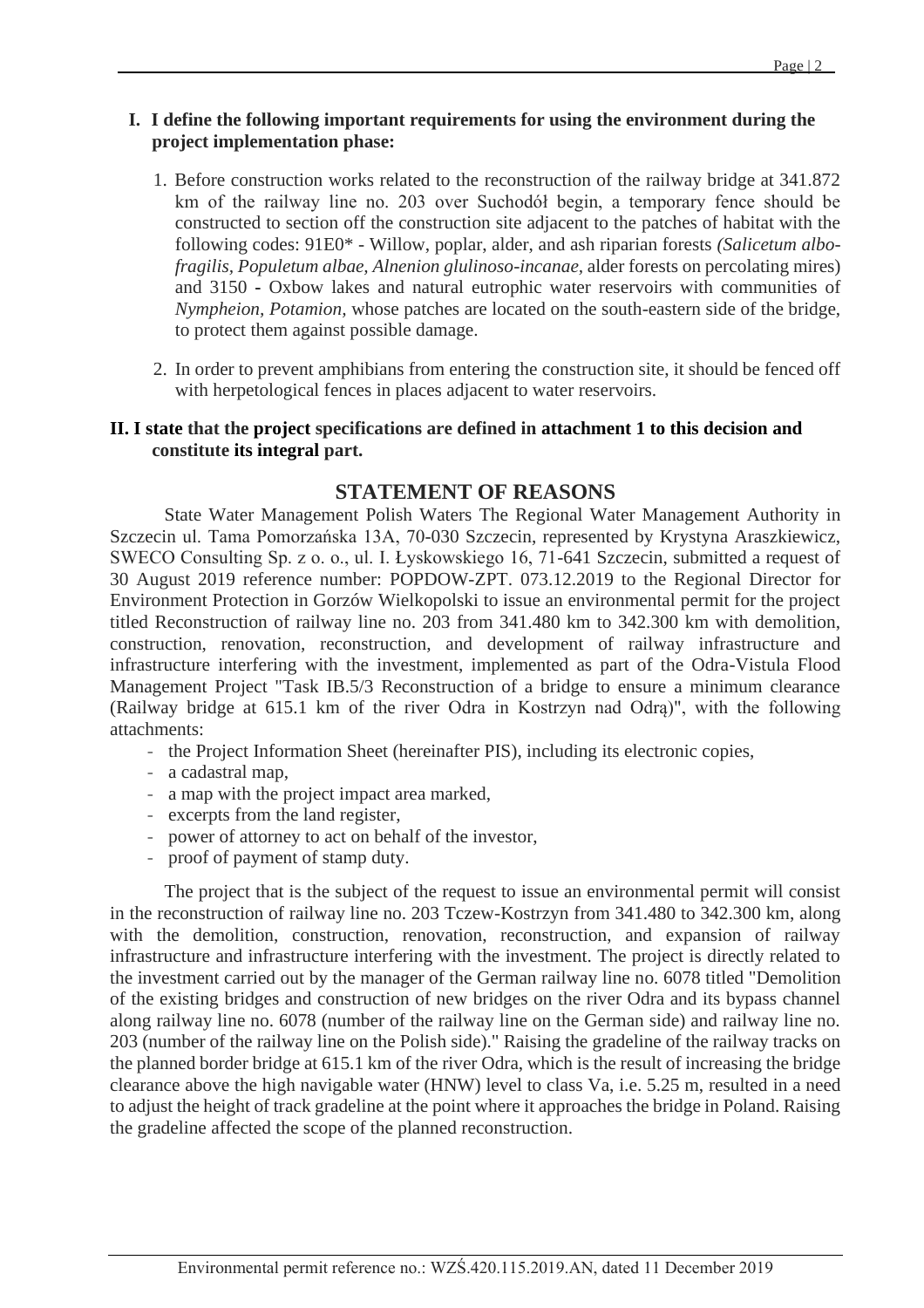The project will be implemented on plots no. 60, 61, 68/56, 73/10, 1 in 0006 Stare Miasto, the commune of Kostrzyn nad Odrą, Gorzów district, Lubuskie province.

Plot no. 61 is a closed area, within the meaning of art. 2(9) of the Act of 17 May 1989 Geodetic and Cartographic Law (consolidated text: Journal of Laws 2019, item 725 as amended). In accordance with art. 75(1)(1b), the regional director for environment protection is competent to issue an environmental permit for projects implemented in closed areas, and pursuant to paragraph 6 of this provision, in the case of a project implemented in part in a closed area, the environmental permit for the entire project is issued by the regional director for environment protection. In consequence, the authority competent to issue an environmental permit for the planned investment is the Regional Director for Environment Protection in Gorzów Wielkopolski.

The parties to the proceedings were notified of the initiation of proceedings in the case and of their rights by a letter of 5 September 2019.

Pursuant to § 3(2)(2), in conjunction with § 3(1)(58) of the Regulation of the Council of Ministers of 9 November 2010 on projects which may materially affect the environment (consolidated text: Journal of Laws of 2016, item 71), and with §4 of the Regulation of the Council of Ministers of 26 September 2019 on projects which may materially affect the environment (Journal of Laws of 2019, item 1839) and pursuant to art. 59(1)(2) of the EIA Act, the project in question is a project that could potentially materially affect the environment. In accordance with art. 71(2)(2) of the EIA Act, the implementation of a planned project that could potentially have a material impact on the environment is allowed on condition that an environmental permit is obtained, and the permit is issued before the decision referred to in art. 72(1) is obtained and before the notifications referred to in art. 72(1a) are submitted. The environmental permit for the proposed investment is necessary to obtain the building permit.

The obligation to carry out an environmental impact assessment of the planned project or the absence of such obligation may be determined, pursuant to art.  $63(1)$  or (2), by the authority competent to issue the environmental permit, after consulting the authorities referred to in art. 64(1) of the EIA Act.

Given the foregoing, pursuant to art.  $64(1)(2)$  in conjunction with art.  $78(1)(2)$  of the EIA Act, the opinion of the State District Sanitary Inspector in Gorzów Wlkp. was requested by a letter of 5 September 2019.

In the opinion of 20 September 2019 reference no.: NZ.771/65/2019, the sanitary inspection authority did not request an environmental impact assessment of the planned project.

In addition, pursuant to art.  $64(1)(4)$  of the EIA Act in conjunction with art. 397(2) of the Act of 20 July 2017, the Water Law (consolidated text: Journal of Laws of 2018, item 2268 as amended), by letter of 5 September 2019, an opinion was requested from the authority competent to issue a water law permit.

In a letter dated 20 September 2019, ref.: DOK.DOK2.9750.34.1.2019.PK, the Minister of Maritime Economy and Inland Waterways called on the Regional Director for Environment Protection in Gorzów Wielkopolski to obtain additional explanations from the investor regarding the project information sheet. In the light of the above, a letter of 26 September 2019 called for their submission. Appropriate additions were received by the local authority on 10 October 2019.

In a letter dated 11 October 2019, the Regional Director for Environment Protection in Gorzów Wielkopolski once again requested the opinion of the abovementioned cooperating Authorities.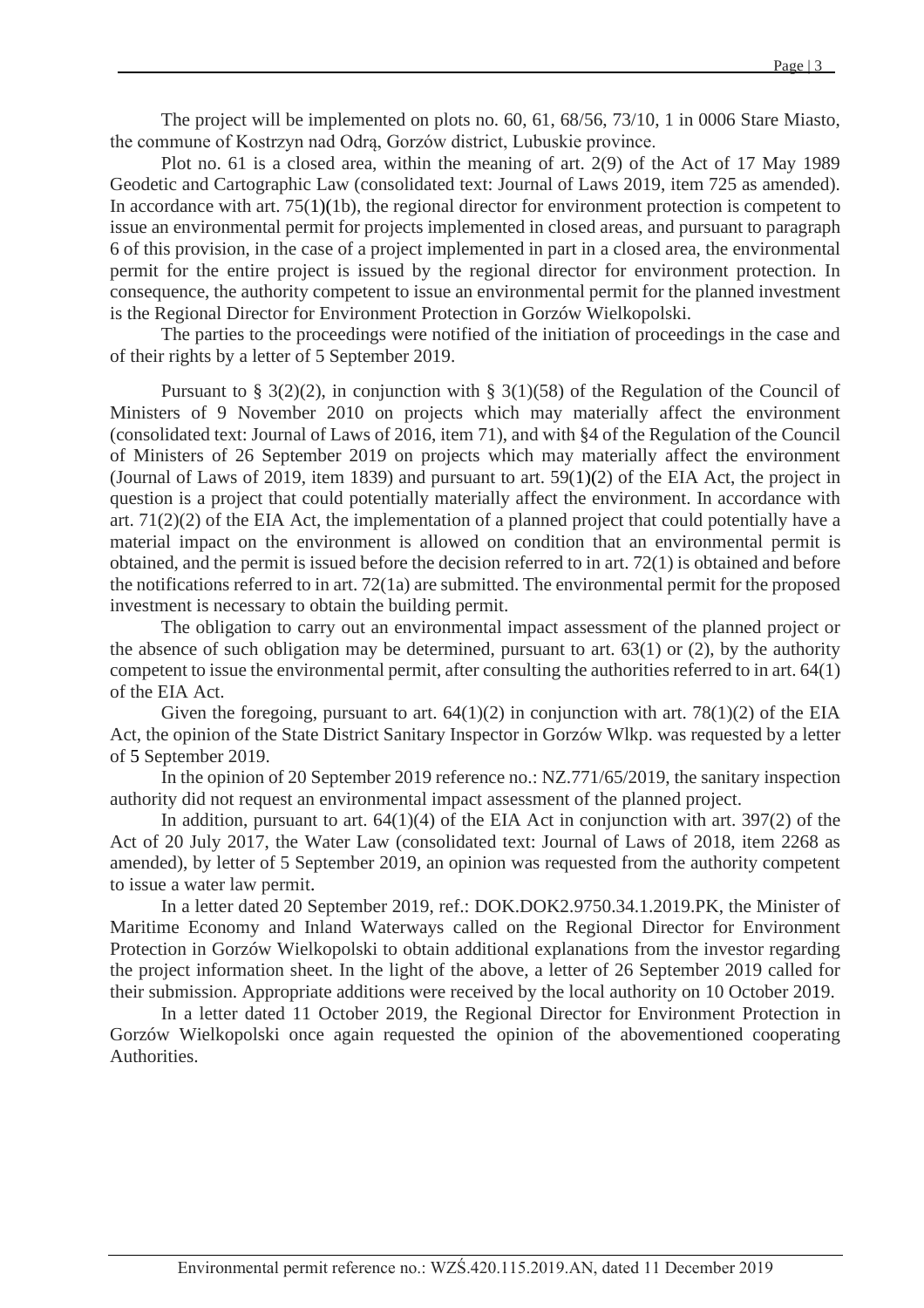In a letter dated 14 October 2019, ref.: NZ-771/65/2019, the State District Sanitary Inspector in Gorzów Wlkp. maintained his position expressed in the sanitary opinion of 20 September 2019 ref.: NZ.771/65/2019.

In his opinion dated 29 October 2019, ref.: DOK.DOK2.9750.34.1.2019.PK, the Minister of Maritime Economy and Inland Waterways did not state the need for an environmental impact assessment for the planned project.

Pursuant to Article 4(2) of the abovementioned Act of 19 July 2019 on the amendment of the act on providing information on the environment and its protection, citizen engagement in environmental protection, and environmental impact assessments and certain other Acts (Journal of Laws of 2019, item 1712), no decision was issued to refrain from the assessment and provisions in the wording of the abovementioned amendment act were applied.

Information about the request for issuing an environmental permit for the project and about the information sheet and the additions to it has been entered into the publicly available list of data kept pursuant to art. 22(1) of the EIA Act, under numbers 1003/2019, 1004/2019, and 1122/2019.

The area along the rebuilt section of railway line no. 203, from the railway bridge on the river Warta to the railway bridge on the river Odra and its vicinity are areas with varied use, and thus with a variety of vegetation. There are areas of land transformed by humans: allotments, roads, railway embankments, fragments of the Kostrzyn Fortress walls, artificial water reservoirs, as well as natural and semi-natural vegetation communities, such as willow trees and shrubs, rushes, oxbow lakes, herbaceous communities, unused meadows. Despite the significant impact of human actions on the land, there are areas of semi-natural phytocoenoses of river valleys.

The investment will mainly affect the environment at the project implementation stage. During the period of demolition and construction works, the impact will be limited to the inconvenience associated with an increased number of trucks supplying construction components and removing waste, as well as the operation of construction equipment and machinery. The inconvenience will be related to the emission of gases and dust into the air and noise caused by the equipment and machinery. There are no areas under acoustic protection in the vicinity of the investment.

The main types of waste generated at the stage of project implementation include waste from group 17 and, to a lesser degree, from groups 8, 13, 15, and 20.

The anticipated potential impact on water during the implementation of the investment is primarily related to the possibility of pollutants entering into the ground and, consequently, through the ground to the underground and surface waters. As part of the planned works, it will be necessary to carry out demolition works, earthworks, and construction works with the use of machinery and mechanical equipment, which creates the risk of water pollution with petroleum substances in the event of fuel or operational fluids leaks. However, this risk can be effectively eliminated by applying the basic principles and good practices in construction works. Therefore, there is no significant risk of surface and groundwater pollution at the implementation stage for the planned project.

The inconvenience related to the project implementation stage will be short-term, insignificant, local, reversible, and limited to the period of construction works.

At the operation stage, the environmental impact of the investment will be related to rail traffic on railway line no. 203.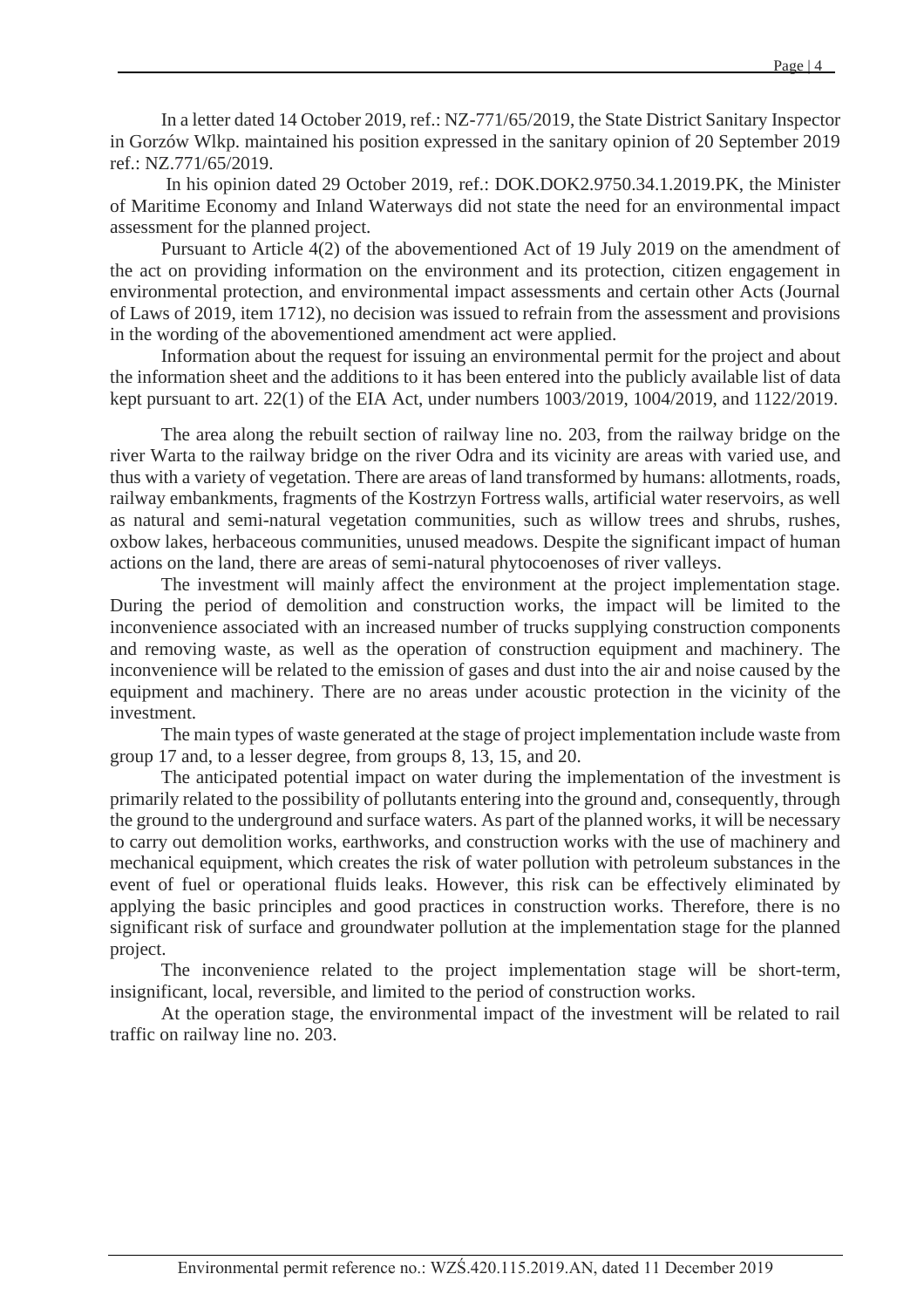Rail vehicles travelling along the railway line, i.e. passenger and freight trains, will be the source of noise in the area of the railway line. The main impact of noise will, however, result from the activity and operation of the entire railway line, not only the 820 m of the reconstructed section. In addition, there are no acoustically protected areas in the immediate vicinity of the investment, with the exception of allotment gardens. The remaining protected areas are located approximately 700 m to the east and these are residential and commercial areas. Operation of the project should not lead to exceeding the permissible noise levels in the environment and there is no need to implement additional acoustic protection.

During the operation of the investment, combustion vehicles travelling on the tracks (nonelectrified line) will emit air pollutants. The submitted sheet demonstrates that the permissible levels of substances in the air will not be exceeded and that there is no need to take any action to minimize the impact of the project in this respect.

At this stage, the only waste generated will be waste produced in relation to conducted repairs and renovation works.

During the operation of the project, rainwater will be discharged into the environment in an organized manner, and will ultimately be transported via a drainpipe to the ground on wastelands in the floodplain outside the riverbed of the river Odra, on the border of plots 1 and 61 within the 0006 locality.

Considering all the conditions arising where a project is qualified for an environmental impact assessment, laid down in Article 63 of the EIA Act, and having analysed the request for an environmental permit for the planned project and the project information sheet, it has been established that the project is not located in a coastal area, in marine environment, mountain or forest areas, protected areas, including protection zones of water intakes and inland water protection areas, areas where environment quality standards have been or are likely to be exceeded, areas with a significant population density, areas adjacent to lakes, health resorts and health-resort protection areas.

The investment will be implemented:

- within the *Warta River-Mouth PLC080001* Natura 2000 site*;*
- within the *Warta River-Mouth Landscape Park;*
- 0.65 km from the border of *The Warta River-Mouth National Park;*
- in the area of designated national and international systems of wildlife corridors: *Wetlands of the Warta River-Mouth GKPn -22 and Odra Forests GKPn-28A;*
- in the zone of its potential negative impact on other legally protected species and their habitats, protected by a number of bans and conditions listed in the following regulations of the Minister of the Environment: of 16 December 2016 on the protection of animal species (Journal of Laws of 2016, item 2183), of 9 October 2014 on the protection of plant species (Journal of Laws of 2014, item 1409), of 9 October 2014 on the protection of species of fungi (Journal of Laws of 2014, item 140).

The analysis of:

- the Project Information Sheet;
- standard Natura 2000 data form for the *Warta Mouth PLC080001* site*;*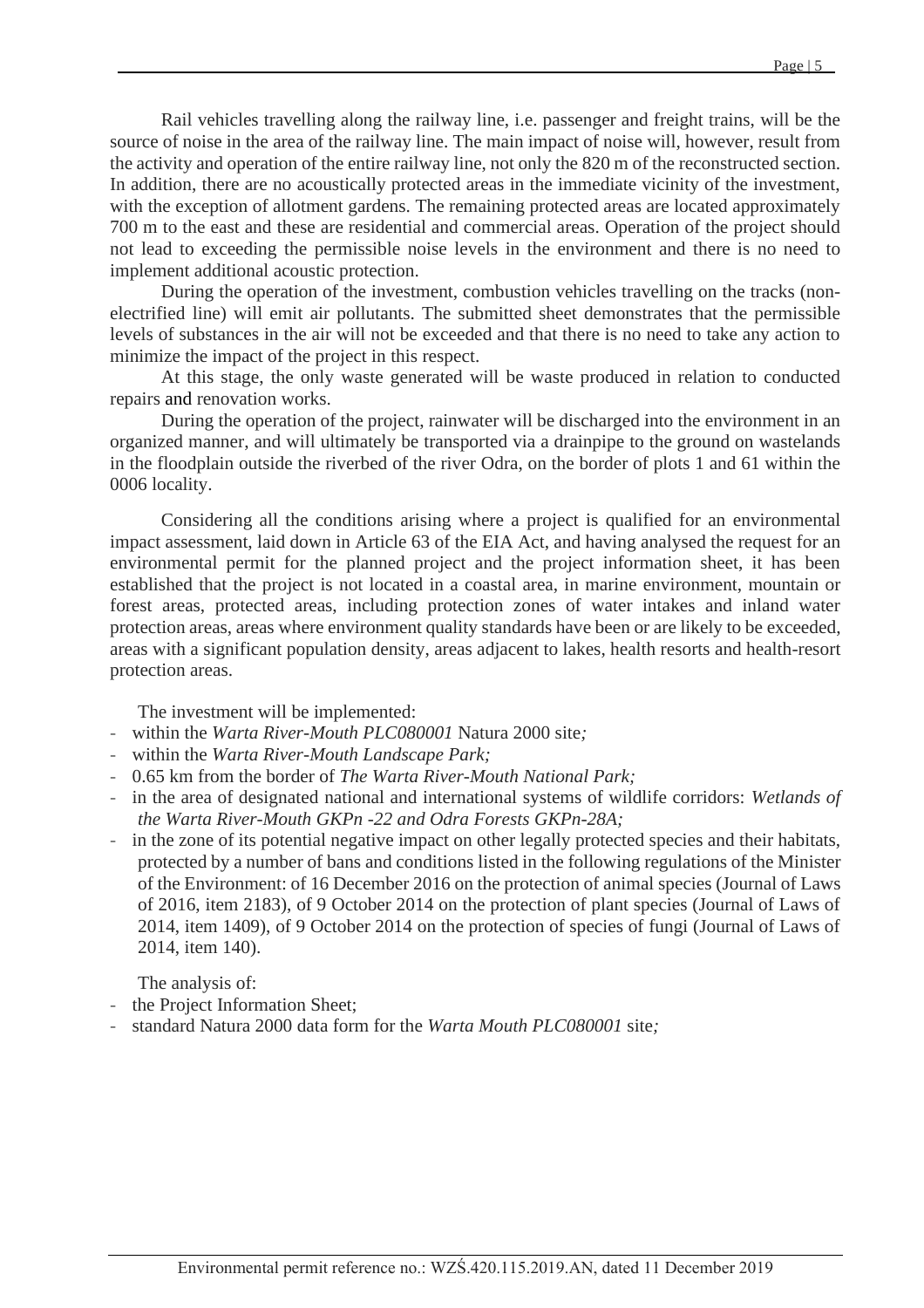- resolution No. XLIII/647/l8 of the Assembly of the Lubuskie Province of 26 March 2018 regarding *The Warta River-Mouth Landscape Park* (Journal of Laws of the Lubuskie Province of 2018, item 828);
- location available on the following websites: [https://www.bdl.lasy.gov.pl/portal/mapy,](https://www.bdl.lasy.gov.pl/portal/mapy) [http://geoserwis.gdos.gov.pl/mapy/,](http://geoserwis.gdos.gov.pl/mapy/) [http://mapy.geoportal.gov.pl/imap/,](http://mapy.geoportal.gov.pl/imap/) http://mapa.korytarze.pl/;
- nature database of the RDOS in Gorzów Wlkp.;
- ecological conditions for maintaining proper passability of wildlife corridors in national and international systems;

as well as an in-depth examination of direct and indirect effects of the project, especially aspects related to the location, scale, type, characteristics, and conditions of its implementation, referred to in art. 63(1) of the EIA Act, allow to conclude that the planned investment will not have a negative impact on nature, including maintaining the objects of the abovementioned forms of protection in the proper state of protection, in particular:

Bird Refuge and Refuge Habitat Natura 2000 *Warta River-Mouth PLC080001,* i.e. natural habitats and species and their habitats, e.g.: 3150 - Oxbow lakes and natural eutrophic water reservoirs with communities of *7.Nympheion, Potamion,* 3270 - Flooded muddy river banks, 6120\* - thermophilic inland sandy grasslands *(Koelerion glaucae),* 6210\* - Xerothermic grasslands *(Festuco-Brometea* and thermophilic grasslands with *Asplenion septentrionalis-Festucion pallentis) -* only grasslands with significant orchid sites are prioritized, 6430 - Mountain herbs communities *(Adenostilion alliariae)* and riverside herbs communities *(Convolvuletalia sepium),* 6440 - Alluvial meadows of river valleys of the *Cnidion dubii,* 6510 - Lowland hay meadows *(Arrhenatherion elatioris),* 9170 - Galio-Carpinetum oak-hornbeam forests *(Galio-Carpinetum, Tilio-Carpinetum),* 91E0\* - Willow, poplar, alder, and ash riparian forests *(Salicetum or-fragilis, Populetum albae, Alnenion glulinoso-incanae,* alder forests on percolating mires) and 1084 hermit beetle *Osmoderma Hermit,* 1088 - great capricorn beetle *Cerambyx cerdo,* 1130 - asp *Aspius aspius,* 1145 - weatherfish *Misgurnus fossilis,* 1149 -spined loach *Cobitis taenia,* 1308 - barbastelle *Barbaslella barbastellus,* 1324 – greater mouse-eared bat *Myolis myotis,* 1337 - Eurasian Beaver *Castor fiber,* 1355 - otter *Luther Luther,* 5939 - bitterling *Rhodeus sericeus amarus,* 6144 - whitefinned gudgeon *Romanogobio albipinnatus,* as well as A023 - Black-crowned night heron *Nycticorax nycticorax,* A027 - great white egret *Egratta alba,* A038 - Whooper swan *Cygnus cygnus,* A039 - taiga bean goose *Anser fabalis* A041 - greater white-fronted goose *Anser albifrons,* A043 - Greylag goose *Anser anser,* A048 - shelduck *Tadorna tadorna,* A050 - widgeon *Anas penelope,* A051 - pintail *Anas streper,* A052 - teal *Anas crecca,* A053 - mallard *Anas plathyrynchos,* A055 - garganey *Anas querquedula,* A056 - northern shoveller *Anas clypeata,* A059 - common pochard *Aythya ferina,* A061 - tufted duck *Aythya fuligula,* A073 - black kite *Milvus migrans,* 075 - white-tailed eagle *Haliaeetus albicilla,* Al 19 - spotted crake *Porzana porzana,* A122 - corncrake *Crex crex,* A125 - coot *Fulica atra,* Al27 - crane *Grus grus,* Al51 - ruff *Philomachus pugnax,* Al53 - snipe *Gallinago gallinago,* A160 - Eurasian curlew *Numenius arquata,* A162 - common redshank *Tringa totanus,* A177 - little gull *Larus minutus, AA79 -* blackheaded gull *Larus ridibundus,* A193 - common tern *Sterna hirundo,* A195 - little tern *Sterna albifrons,* A196 - whiskered tern *Chlidonias hybridus,* A197 - black tern *Nigerian Chlidonias,* A198 - White-winged Tern *Chlidonias leucopterus,* A294 - Aquatic Warbler *Acrocephalus paludicola,* A307 - barred warbler *Sylvia nisoria.*

A number of significant threats with respect to the protected objects is listed in the standard data form for this Natura 2000 site: *A02 - change of cultivation method, A04.03 - ceasing of pasturage, no pasturage, D01.01- paths, hiking trails,*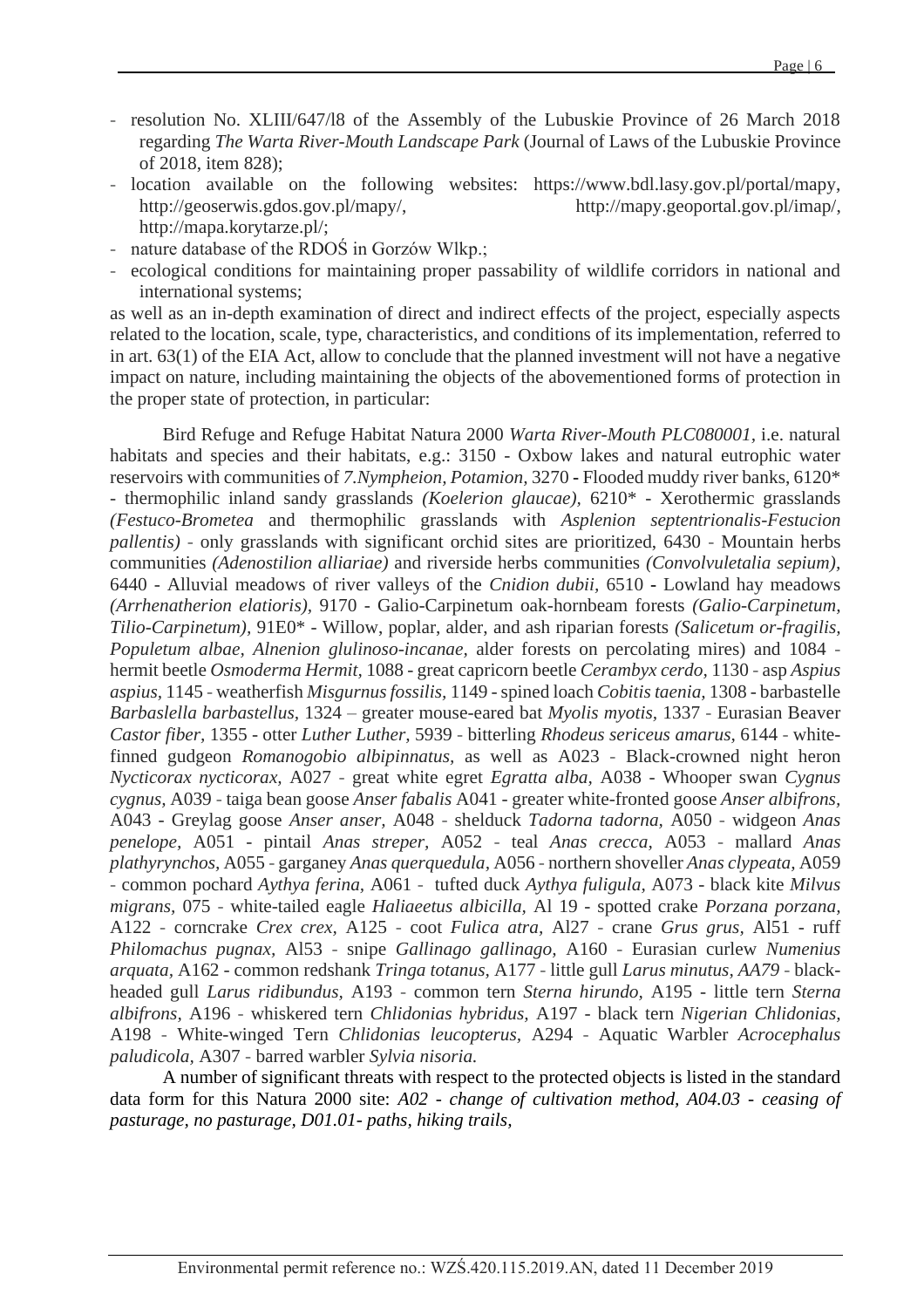*bicycle routes, DO2.02 - water pipelines, D03.02 - shipping routes, E01.03 - dispersed buildings, E03.01 - disposal of household/recreational facility waste, F02.03 - fishing, F03.01 - hunting, F03.02 - obtaining/removing terrestrial animals, F03.02.03 - capturing, poisoning, poaching, GOI.08 - other types of sport and active leisure, K03.04 - predation.* The implementation of the investment in question does not give rise to such threats or a significant increase in their intensity, as it relates to the reconstruction of the existing railway line no. 203, including embankments and two bridges located on land between the river Warta and the river Odra. The nearest identified sites of the above objects of protection are located at a distance of:

- approx. 20 m, code 91E0 \* Willow, poplar, alder, and ash riparian forests *(Salicetum albofragilis, Populetum albae, Alnenion glulinoso-incanae,* alder forests on percolating mires), whose exposed patch on the south-eastern side of the bridge over Suchodół will be marked for protection against possible damage;
- approx. 50 m, code 3150 Oxbow lakes and natural eutrophic water reservoirs with communities of *Nympheion, Potamion,* whose exposed patch on the south-eastern side of the bridge over Suchodół will be marked for protection against possible damage;
- 950 m site of corncrake *Crex crex.*

The location of the project was planned to be partly in the area of *The Warta River-Mouth Landscape Park,* where a number of bans are in force. Pursuant to Article 17(2)(4) of the Nature Conservation Act of 16 April 2004 (consolidated text: Journal of Laws of 2018, item 1614 as amended) - these bans do not apply to the implementation of public purpose investments within the meaning of Article 2(5) of the Act of 27 March 2003 on spatial planning and development (consolidated text: Journal of Laws of 2018, item 1945 as amended), which includes the investment in question.

The reconstruction of the railway line will be conducted within the area of a wide wildlife corridor of national and international importance, i.e. at the junction of the *Wetlands of the Warta River-Mouth GKPn - 22* and *Odra Forests GKPn-28A* corridors [\(http://mapa.korytarze.pl/\)](http://mapa.korytarze.pl/), which are part of the north-south axis migration route, designated partly in order to maintain the integrity of the Natura 2000 network, which have the width of approximately 700 m in the area in question, while from the western side of the investment their width reaches 600 - 1000 m. The network of wildlife corridors is a remnant of the most important historical routes of animals, plants and mushrooms. Effective protection of the network, i.e. maintaining its proper functioning, guarantees the stability of natural systems.

Keeping the objects of protection of the above forms of protection in the appropriate state of protection is to a large extent synonymous with maintaining the proper biodiversity status of the area affected by the investment. Hence, excluding any likelihood of a significant disturbance in the functioning of habitats and species in the abovementioned Natura 2000 site, *The Warta River-Mouth Landscape Park*, and protected species, it is concluded that its implementation will not have a major negative impact and that the current level of biodiversity will be maintained.

A detailed analysis of the likely changes in the characteristics of the above forms of nature protection, i.e. protection of the *Warta River-Mouth PLC080001* Natura 2000 site*, The Warta River-Mouth Landscape Park,* and the functionality of the *Wetlands of the Warta River-Mouth GKPn - 22* and *Odra Forests GKPn-28A* wildlife corridors, that result, e.g., from the possible reduction of the size of habitat areas, the emergence of permanent disruptions in the functioning of key species, disruption of wildlife corridors, fragmentation and loss of habitats or populations of species, reduction of species density, and changes in key indicators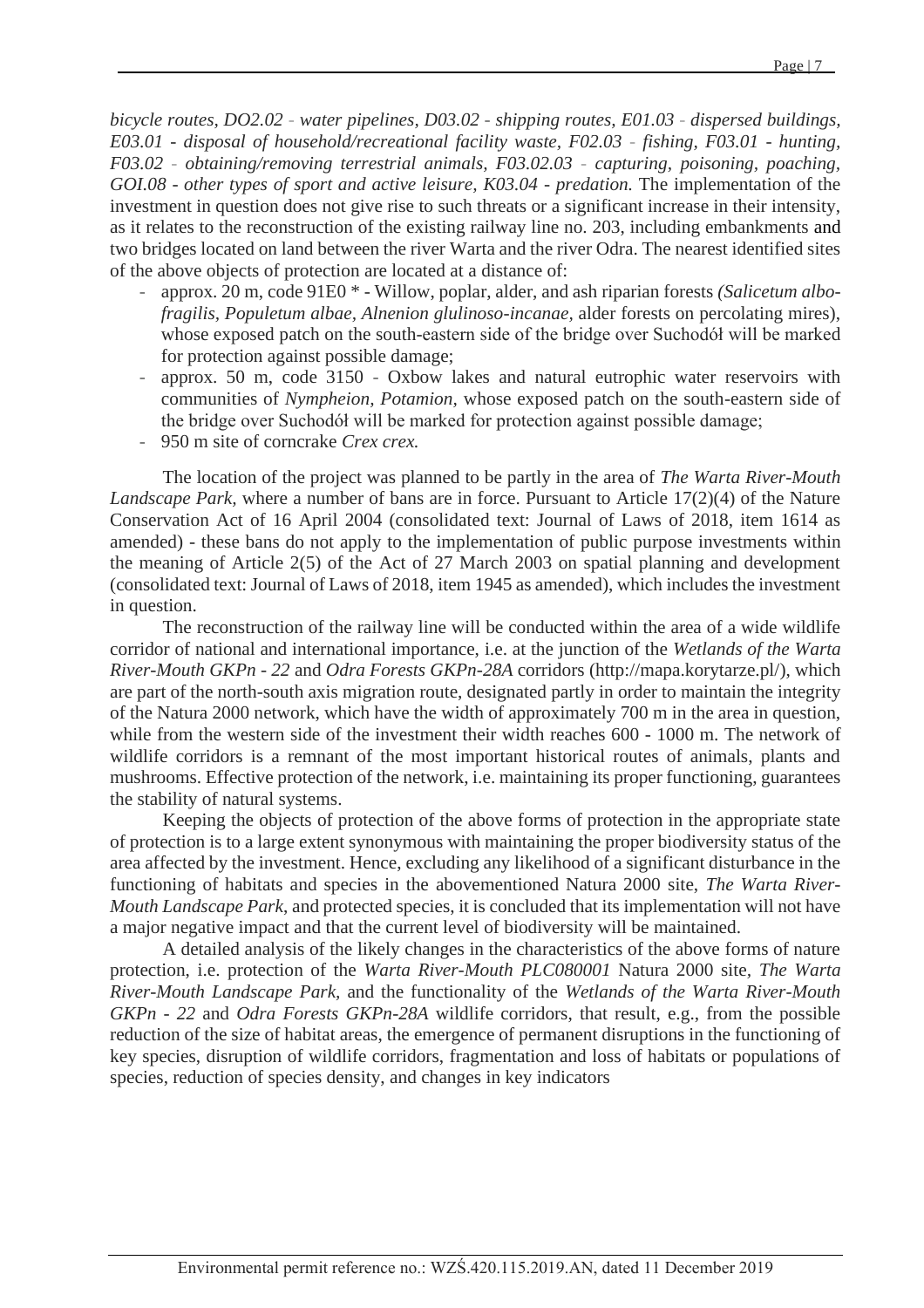of protective value, has shown that the project will not significantly affect the abovementioned parameters

The key part of this decision was the recognition that the planned investment: will not have a significant negative impact on the *Warta River-Mouth PLC080001* Natura 2000 site, the integrity of the network of Natura 2000 sites – i.e. the connections between them – will not be compromised, and the prohibitions in force within the area *Warta River-Mouth Landscape Park* will not be breached, as it is a public purpose investment.

In view of the above, it can be concluded that, according to the current state of knowledge on, e.g., the scope, scale, and type of the potential impact of the project, it will not give rise to any significant negative impact on the abovementioned forms of nature protection, including major negative impact that would prevent or hinder the achievement of aims set out in the *Council Directive 92/43/EEC of 21 May 1992 on the conservation of natural habitats and of wild fauna and flora,* on the basis of which the *Warta River-Mouth PLC080001* Natura 2000 site was established, and in the *Directive 2009/147/EC of the European Parliament and of the Council of 30 November 2009 on the conservation of wild birds,* on the basis of which the *Warta Mouth PLC080001* Natura 2000 site was established, while also ensuring that an efficiently functioning, ecologically coherent European Natura 2000 Network is maintained.

The planned investment will be carried out on the site of the former Royal Eastern Railway established in 1857. The following monuments are located along railway line no. 203 Tczew-Kostrzyn nad Odrą, in the section from the bridge on the river Warta at 341.375 km to the border bridge on the river Odra at 342.289 km:

A fragment of the Kostrzyn Fortress entered into the register of monuments by the decision of 18.12.

1963 under the register number 639 and by the decision of 2.11.1976 under the register number KOK-I-81/76;

- A railway bridge over the so-called Suchodół from 1926 (plot no. 61, locality 0006 Stare Miasto) included in the provincial records of monuments, not entered in the register of monuments;
- A railway bridge on the river Warta from 1857 (plot 2/1, locality 0006 Stare Miasto) included in the provincial records of monuments, not entered in the register of monuments. The Kostrzyn Fortress is under legal protection pursuant to art. 7(1) of the Act of 23 July

2003 Old Monuments Law (consolidated text: Journal of Laws 2018, item 2067 as amended). The implementation of the project will require obtaining permits/approvals from the Provincial Heritage Conservation Officer for Lubuskie Province.

The area of the planned undertaking is located in the Odra basin. This task was included in the regulation of the Council of Ministers of 18 October 2016 (Journal of Laws of 2016, item 1967) regarding the update of the Water Management Plan in the Odra river basin and was not included in the Masterplan for the Odra river basin as an investment that may threaten the achievement of environmental objectives for water bodies.

The reconstructed railway line is located in the area of:

a surface water body (JCWP) named Warta from the Noteć river to the river mouth, code PLRW6000211899, with the status of a heavily modified water body. The condition of the abovementioned JCWP was defined as bad. The environmental objective is to achieve a good ecological potential, the possibility of migration of aquatic life in the section of the important watercourse (the river Odra within the JCWP), and a good chemical condition. The water body is an area designated for the protection of habitats or species referred to in the provisions of the Nature Conservation Act of 16 April 2004 (consolidated text: Journal of Laws of 2018, item 1614 as amended), for the protection of which the maintenance or improvement of water condition is an important factor. Risk of non-achieving the environmental objectives set for this JCWP is at risk, with a derogation –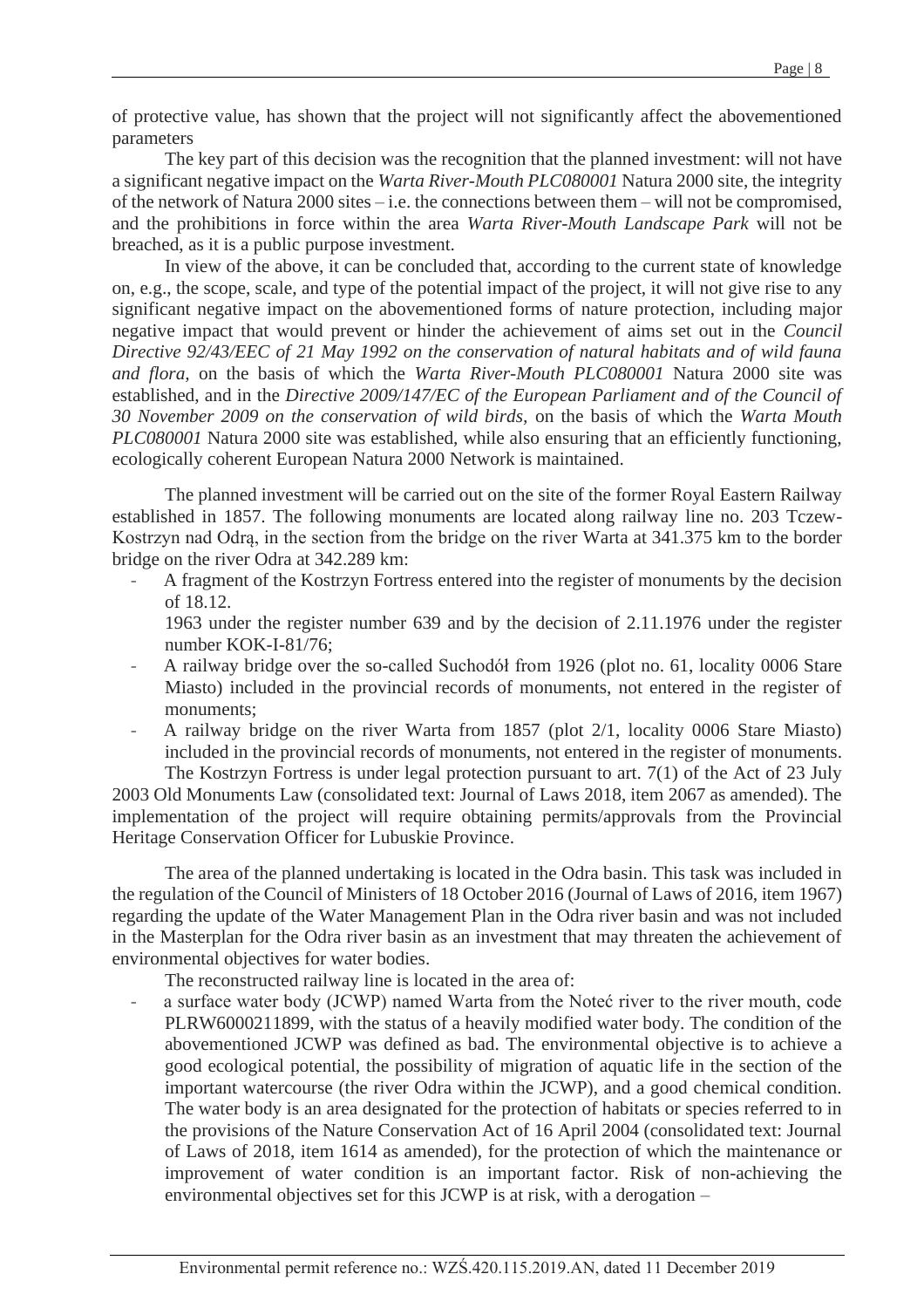extension of the target period until 2027 due to the lack of technical possibilities;

- a surface water body (JCWP) named Odra from the Nysa Łużycka to the Warta river, code RW60002117999, with the status of a heavily modified water body. The condition of the abovementioned JCWP was defined as bad. The environmental objective is to achieve a good ecological potential, the possibility of migration of aquatic life in the section of the important watercourse (the river Odra within the JCWP), and a good chemical condition. The water body is an area designated for the protection of habitats or species referred to in the provisions of the Nature Conservation Act of 16 April 2004 (consolidated text: Journal of Laws of 2018, item 1614 as amended), for the protection of which the maintenance or improvement of water condition is an important factor. Risk of non-achieving the environmental objectives set for this JCWP is at risk, with a derogation – extension of the target period until 2027 due to the lack of technical possibilities;
- a groundwater body (JCWPd) GW600033, with a quantitative status defined as good and chemical condition defined as poor. The environmental objective is a good chemical condition and a good quantitative status. Risk of non-achieving the environmental objectives is at risk with a derogation – extension of the target period due to the lack of technical possibilities. In accordance with the Plan, the JCWPd was designated as a body of water intended for water intake for the purposes of providing water for human consumption;
- a groundwater body (JCWPd) GW600040, with both the quantitative status and chemical condition defined as good. The environmental objective is to maintain a good chemical condition and a good quantitative status. Risk of non-achieving the environmental objectives is not at risk, with no derogations established. In accordance with the Plan, the JCWPd was designated as a body of water intended for water extraction for the purposes of providing water for human consumption.

The project is located outside the areas of the Primary Groundwater Reservoirs.

The investment in question in part passes through areas at a particular risk of flooding covered by the provisions of the Water Law Act of 20 July 2017 (Journal of Laws of 2018, item 2268 as amended). Higher requirements for flood protection and the flow of the Odra are among the reasons for the construction of a new bridge crossing over the railway line, and the planned project is closely related to this investment and is aimed at raising and adjusting the track gradeline at the point where it approaches the bridge.

In the vicinity of the project implementation area there is a direct protection area for the municipal ground water intake located at ul. Graniczna in Kostrzyn nad Odrą, established by the decision of the Head of the Gorzów District of 26 February 2014, ref. no.: BS-OS.6320.2.2013. In accordance with the above document, it is forbidden to use land for purposes not related to the extraction of water in the area of direct protection of the intake (which is properly marked and fenced). The planned works will be carried out in an area currently occupied by a strip of land. Therefore, the planned project will not violate the provisions of the decision of the Head of the Gorzów District.

The planned project works will not be carried out in the Odra and Warta rivers. From the south-west side they will be conducted at a distance of about 100 m from the river Odra, while from the north-east side the construction site will be located about 10 m from the bank of the river Warta. There are no plans to remove the riparian vegetation which constitutes a natural buffer capturing, e.g., suspension flow. In view of the above, and due to the small scale of works in the entire JCW catchment area, the planned activities will not have a significant impact on the biological, hydromorphological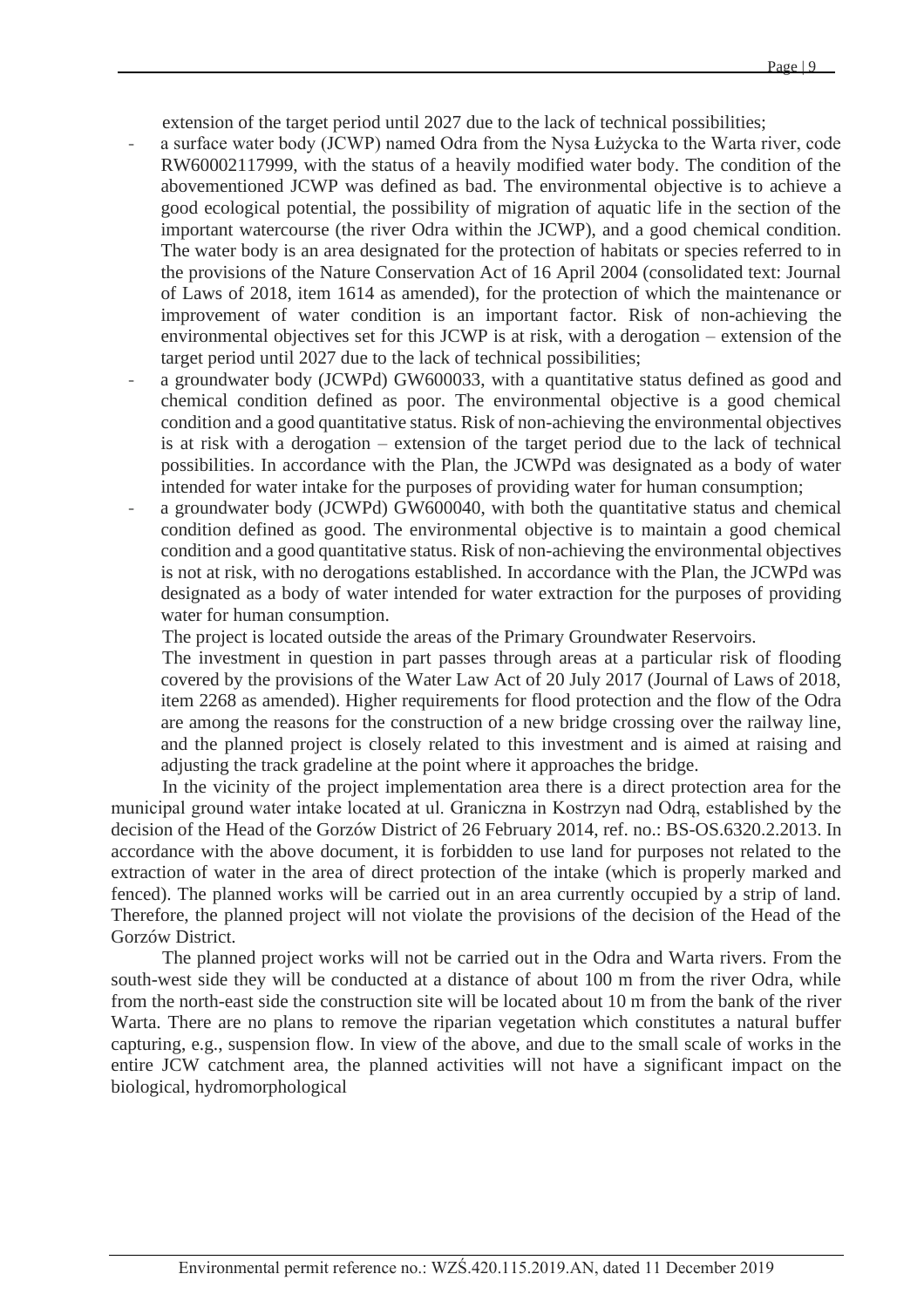(flow restriction, disruption of the bottom structure and of morphological continuity) and physicochemical elements of water bodies.

The project will also not have a negative impact on the quantitative status and chemical condition of JCWPd. Planned demolition works on foundations will not be a source of emissions of pollutants to soil or groundwater. Sheet piling will be used to shield the works and prevent the inflow of ground water into the excavation. Rainwater from the track will be transported via a drainpipe to the ground on wastelands in the floodplain outside the riverbed of the river Odra, on the border of plots 1 and 61 within the 0006 locality.

Considering the scale and nature of the investment covering the reconstruction of a 820 m section of the railway line, as well as the mitigating measures planned at the implementation and operation stages, it can be concluded that the planned investment will not affect the water condition and will not prevent the achievement of good condition/potential of water. Therefore, the implementation of the project will not affect the achievement of the environmental objectives set out in the Odra River Basin Management Plan. The above was confirmed by the opinion of the Minister of Maritime Economy and Inland Waterways.

No risk of natural or construction disasters is anticipated for the project after its implementation. The project is undertaken due to the need to adapt the track gradeline to the railway bridge on the river Odra, which is in poor technical condition and poses a threat to the environment, including the natural environment. When both projects are implemented, this risk will be neutralized.

Due to its nature, the investment will not cause any climate changes, as it will not produce any greenhouse gases or other substances that may contribute to climate change. The project will be implemented in a manner consistent with all standards applicable for this type of structures. Therefore, possible climate changes should not cause any violation of its structure or difficulties in its functioning.

Direct use of natural resources does not apply to the planned project.

Cumulative impacts may be possible in the implementation period in the event of other investments in the area of the planned project, in particular within the Warta and Odra riverbeds, implemented in the same, or approximately the same period. Planned works within the area of the planned investment include the modernization of the border Odra (reconstruction of the groynes), construction of the Kostrzyn bypass along national road no. 31, demolition and construction of a road bridge along national road no. 31, and a new crossing over national road no. 22. Due to the lack of data on the work schedule and detailed information on the scope of works for these investments, it is impossible to determine the probability of cumulative impacts. However, the scale, nature, and location of the planned reconstruction of the railway line mean that any cumulative impact will not be significant.

The subject investment is not covered by article 248 the Act of 27 April 2001 the Environmental Protection Law (consolidated text: 2019, item 1396 as amended), on plants posing a risk of major industrial accident. There was also no need to establish a restricted use area pursuant to art. 135 of the abovementioned Act.

The project will be implemented at a distance of several hundred meters from the Polish-German border. However, due to the nature and limited scope of the project's impact, no transboundary impact of the project on the environment is expected.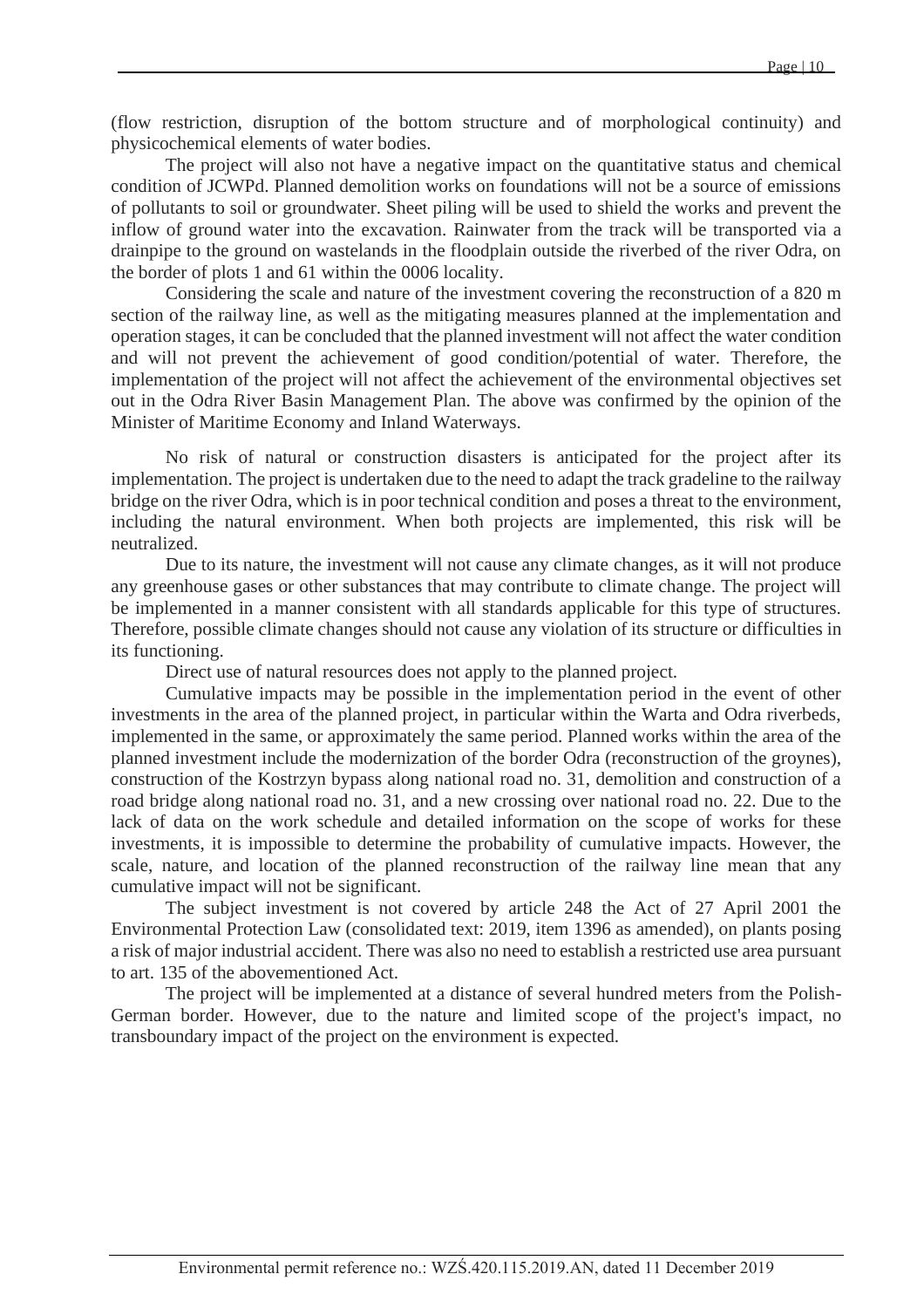Considering the conditions for the qualification of projects for an environmental impact assessment, referred to in art. 63 of the EIA Act, following an analysis of the application for an environmental permit, the information sheet, and the opinions of the sanitary inspection authority and the authority competent to issue a water law permit, it was found that there was no need to carry out an environmental impact assessment for the project in question.

In point I of this Decision, pursuant to Art. 84(1a) of the EIA Act, important conditions for using the environment at the project implementation stage have been established, aimed at removing or minimizing the impact of the investment on the abovementioned forms of nature protection. The condition set out in point 1.1 will prevent significant negative impact on the protected natural habitats of Natura 2000. Furthermore, the condition set out in point II.2 aims to protect specimens of herpetofauna from being accidentally killed or wounded.

In accordance with Article 84(2) of the EIA Act, point II of the decision states that the project characteristics are set out in Attachment 1 thereto.

Pursuant to art. 10 § 1 of the CAP, by letter of 15 November 2019, the parties to the proceedings were informed that all evidence had been gathered in the case related to the issue of an environmental permit for the analysed project and that they have the possibility of expressing their opinion on the evidence and materials collected within 7 days. Neither party acquainted themselves with the case file as a result of this notification.

With the above in mind and based on the provisions cited at the beginning, I rule as stated.

#### **INSTRUCTION**

Parties may appeal to the General Director for Environment Protection, through the Regional Director for Environment Protection in Gorzów Wielkopolski, within 14 days of the date the decision was served.

During the time for submitting the appeal, a Party may waive the right to appeal against the public administration authority which issued the permit. The decision shall become final and binding on the date the public administration authority receives the statement of waiver of the right to appeal from the last of the Parties to the proceedings.



A stamp duty of PLN 205 (in words: two hundred and five zlotys) was paid for issuing this decision on 15 July 2019, to the account of the City Hall in Gorzów Wlkp., account no. 44 1020 5402 0000 0302 0325 5575, in accordance with the Stamp Duty Act of 16 November 2006 (consolidated text: Journal of Laws of 2019, item 1000 as amended) attachment part 1, item 45.

12 2019 - ANONOS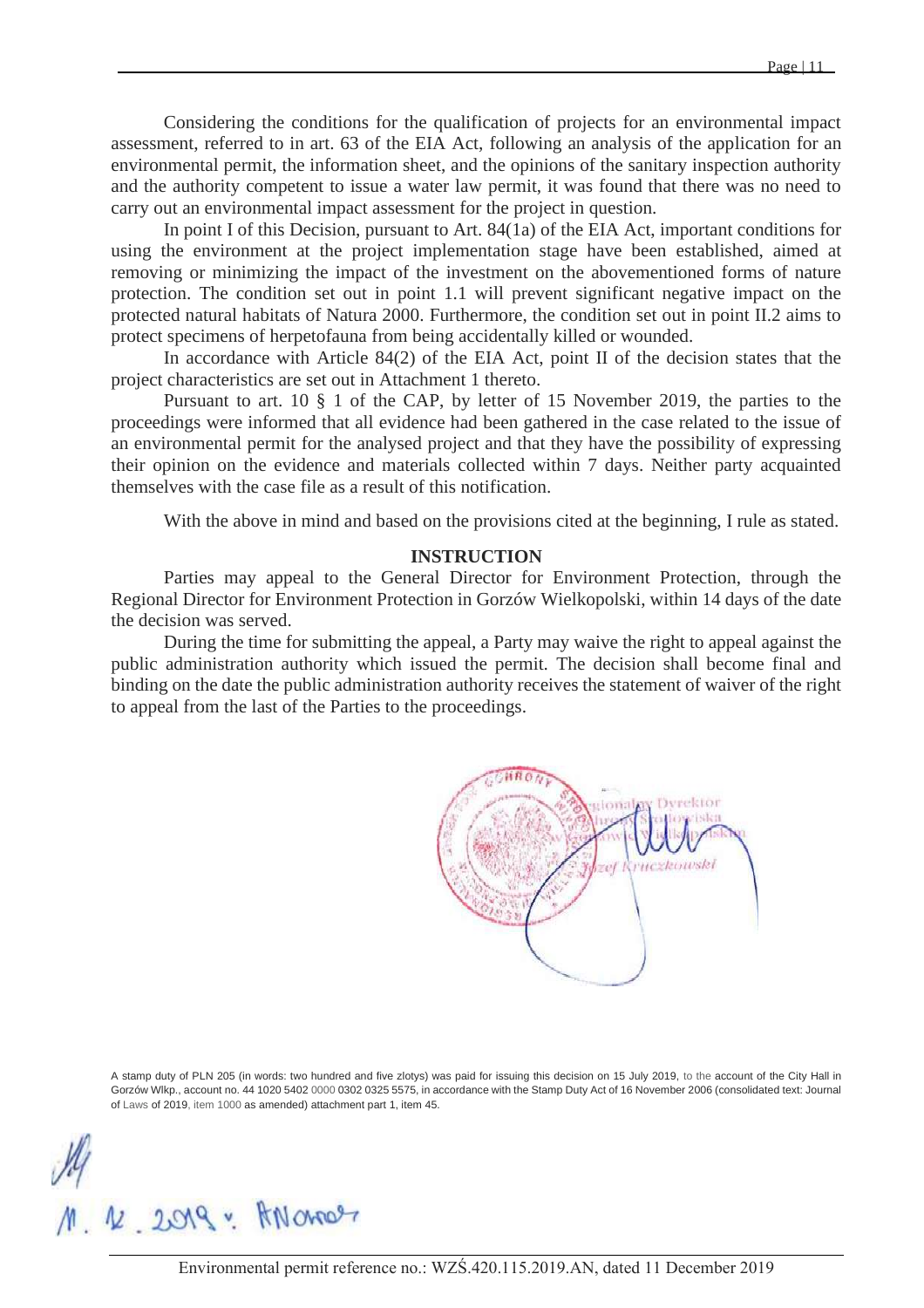#### Recipients:

- 1. Krystyna Araszkiewicz attorney of Sweco Consulting Sp. z o.o. ul. I. Łyskowskiego, 71-641 Szczecin;
- 2. Polskie Koleje Państwowe Spółka Akcyjna Department of Estates Management in Poznań Al. Niepodległości 8, 61-875 Poznań;
- 3. State Water Management Polish Waters The Regional Water Management Authority in Szczecin, ul. Tama Pomorzańska 13A, 70-030 Szczecin.
- 4. State Water Management Polish Waters The Regional Water Management Authority in Poznań ul. Chlebowa 4/8, 61-003 Poznań;
- 5. Municipality of Kostrzyn nad Odrą ul. Graniczna 2, 66-470 Kostrzyn nad Odrą;
- 6. National Support Centre for Agriculture Regional Office in Gorzów Wielkopolski, ul. Myśliborska 32, 66-400 Gorzów Wlkp.;
- 7. To files.

#### **Copy to:**

- 1. State District Sanitary Inspector in Gorzów Wlkp.;
- 2. Minister of Maritime Economy and Inland Waterways.